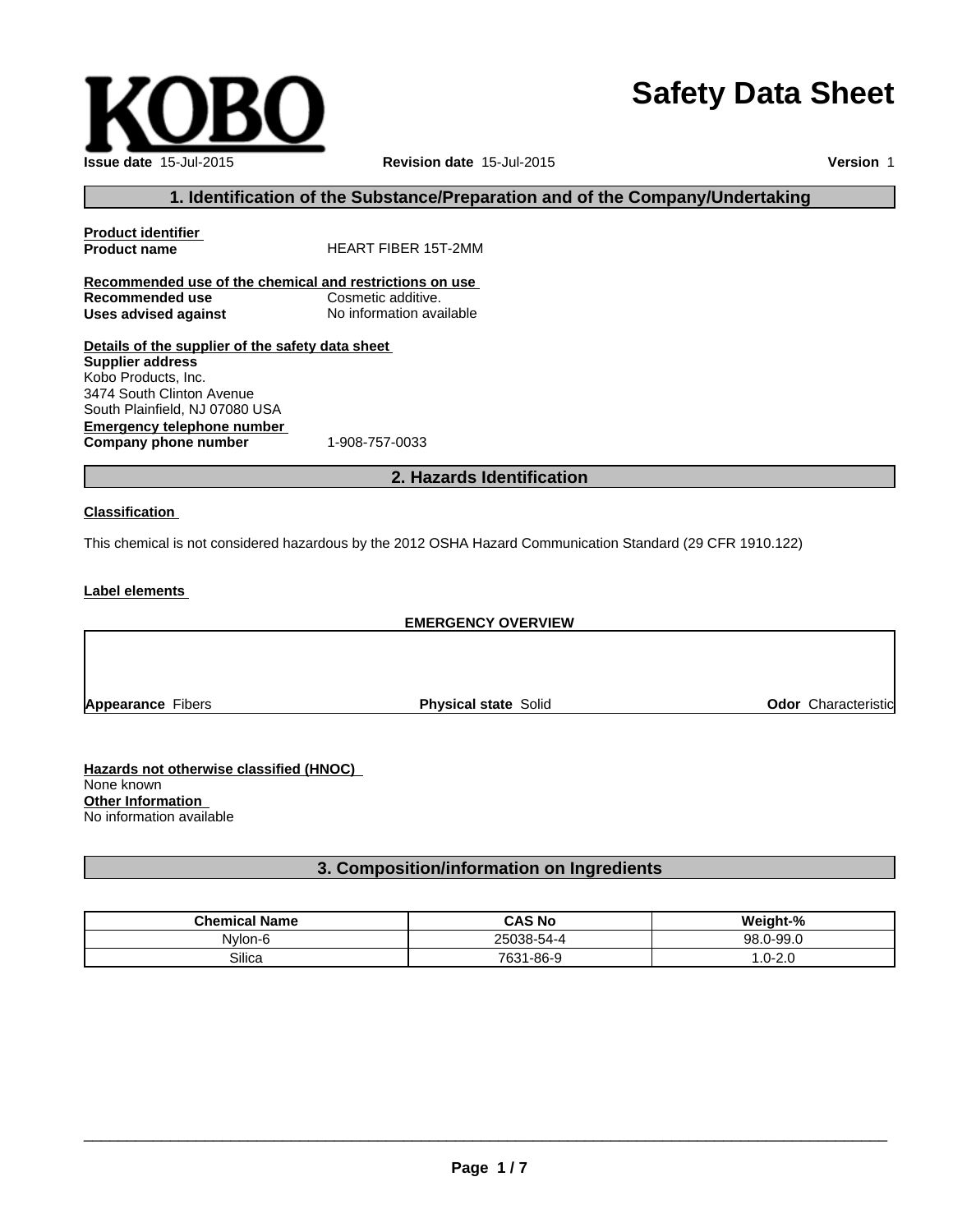## **4. First aid measures**

 $\overline{\phantom{a}}$  ,  $\overline{\phantom{a}}$  ,  $\overline{\phantom{a}}$  ,  $\overline{\phantom{a}}$  ,  $\overline{\phantom{a}}$  ,  $\overline{\phantom{a}}$  ,  $\overline{\phantom{a}}$  ,  $\overline{\phantom{a}}$  ,  $\overline{\phantom{a}}$  ,  $\overline{\phantom{a}}$  ,  $\overline{\phantom{a}}$  ,  $\overline{\phantom{a}}$  ,  $\overline{\phantom{a}}$  ,  $\overline{\phantom{a}}$  ,  $\overline{\phantom{a}}$  ,  $\overline{\phantom{a}}$ 

#### **First aid measures**

| <b>General advice</b>                                       | If symptoms persist, call a physician.                                                                                             |
|-------------------------------------------------------------|------------------------------------------------------------------------------------------------------------------------------------|
| Eye contact                                                 | Rinse immediately with plenty of water, also under the eyelids, for at least 15 minutes. If<br>symptoms persist, call a physician. |
| <b>Skin contact</b>                                         | Wash off immediately with soap and plenty of water while removing all contaminated<br>clothes and shoes.                           |
| <b>Inhalation</b>                                           | Remove to fresh air. If breathing is irregular or stopped, administer artificial respiration.                                      |
| Ingestion                                                   | If swallowed, do not induce vomiting: seek medical advice immediately and show this<br>container or label.                         |
| Self-protection of the first aider                          | Use personal protective equipment as required.                                                                                     |
| Most important symptoms and effects, both acute and delayed |                                                                                                                                    |
| <b>Symptoms</b>                                             | No known effects under normal use conditions.                                                                                      |
|                                                             | Indication of any immediate medical attention and special treatment needed                                                         |
| Note to physicians                                          | Effects of exposure (inhalation, ingestion or skin contact) to substance may be delayed.                                           |
|                                                             |                                                                                                                                    |

## **5. Fire-fighting measures**

#### **Suitable extinguishing media**

Use extinguishing measures that are appropriate to local circumstances and the surrounding environment.

## **Unsuitable extinguishing media** No information available.

## **Specific hazards arising from the chemical**

None in particular.

#### **Explosion data Sensitivity to mechanical impact** None. **Sensitivity to static discharge** None.

#### **Protective equipment and precautions for firefighters**

Use personal protective equipment as required.

#### **6. Accidental release measures**

#### **Personal precautions, protective equipment and emergency procedures**

| <b>Personal precautions</b>                          | Use personal protective equipment as required. Avoid contact with eyes. Wash thoroughly<br>after handling. |
|------------------------------------------------------|------------------------------------------------------------------------------------------------------------|
| For emergency responders                             | Use personal protective equipment as required.                                                             |
| <b>Environmental precautions</b>                     | Collect spillage. Do not allow into any sewer, on the ground or into any body of water.                    |
| Methods and material for containment and cleaning up |                                                                                                            |
| <b>Methods for containment</b>                       | Prevent further leakage or spillage if safe to do so.                                                      |
| Methods for cleaning up                              | Sweep up and shovel into suitable containers for disposal.                                                 |
| Prevention of secondary hazards                      | Clean contaminated objects and areas thoroughly observing environmental regulations.                       |
|                                                      |                                                                                                            |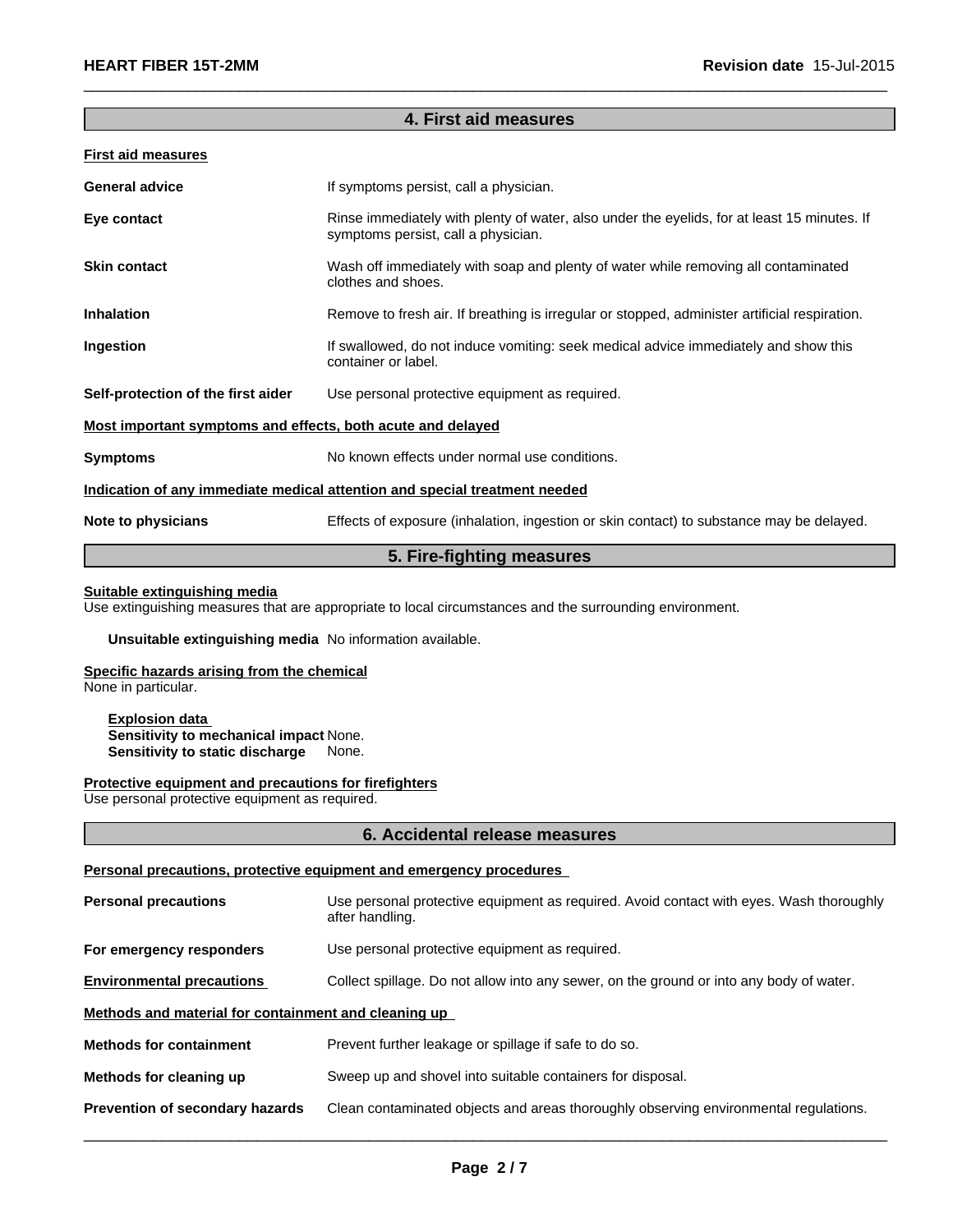| 7. Handling and Storage                                      |                                                                                                                      |  |  |
|--------------------------------------------------------------|----------------------------------------------------------------------------------------------------------------------|--|--|
| <b>Precautions for safe handling</b>                         |                                                                                                                      |  |  |
| Advice on safe handling                                      | Use personal protective equipment as required. Use only in well-ventilated areas. Wash<br>thoroughly after handling. |  |  |
| Conditions for safe storage, including any incompatibilities |                                                                                                                      |  |  |
| <b>Storage conditions</b>                                    | Keep container tightly closed in a dry and well-ventilated place. Store at ambient conditions.                       |  |  |
| Incompatible materials                                       | Strong oxidizing agents. Strong acids. Alkalies.                                                                     |  |  |
|                                                              |                                                                                                                      |  |  |

 $\_$  ,  $\_$  ,  $\_$  ,  $\_$  ,  $\_$  ,  $\_$  ,  $\_$  ,  $\_$  ,  $\_$  ,  $\_$  ,  $\_$  ,  $\_$  ,  $\_$  ,  $\_$  ,  $\_$  ,  $\_$  ,  $\_$  ,  $\_$  ,  $\_$  ,  $\_$  ,  $\_$  ,  $\_$  ,  $\_$  ,  $\_$  ,  $\_$  ,  $\_$  ,  $\_$  ,  $\_$  ,  $\_$  ,  $\_$  ,  $\_$  ,  $\_$  ,  $\_$  ,  $\_$  ,  $\_$  ,  $\_$  ,  $\_$  ,

# **8. Exposure Controls/Personal Protection**

## **Control parameters**

## **Exposure guidelines**

| <b>Chemical Name</b> | <b>ACGIH TLV</b> | OSHA PEL                     | <b>NIOSH IDLH</b>        |
|----------------------|------------------|------------------------------|--------------------------|
| Silica               |                  | TWA: 20 mppcf                | IDL<br>: 3000 ma/m $3$   |
| 7631-86-9            |                  | (80)/(% SiO2)<br>) mg/mª TWA | TWA: 6 ma/m <sup>3</sup> |

## **Appropriate engineering controls**

| <b>Engineering controls</b>           | Ensure adequate ventilation, especially in confined areas.                |
|---------------------------------------|---------------------------------------------------------------------------|
|                                       | Individual protection measures, such as personal protective equipment     |
| <b>Eye/face protection</b>            | Wear safety glasses with side shields (or goggles).                       |
| Skin and body protection              | Wear protective gloves and protective clothing.                           |
| <b>Respiratory protection</b>         | In case of insufficient ventilation, wear suitable respiratory equipment. |
| <b>General hygiene considerations</b> | Handle in accordance with good industrial hygiene and safety practice.    |

# **9. Physical and Chemical Properties**

# **Information on basic physical and chemical properties**

| <b>Physical state</b>            | Solid              |                          |                          |
|----------------------------------|--------------------|--------------------------|--------------------------|
| Appearance                       | Fibers             | Odor                     | Characteristic           |
| <b>Color</b>                     | White              | <b>Odor threshold</b>    | No information available |
| <b>Property</b>                  | Values             | <b>Remarks</b> •         |                          |
| рH                               |                    | No information available |                          |
| Melting point/freezing point     |                    | No information available |                          |
| Boiling point / boiling range    |                    | No information available |                          |
| <b>Flash point</b>               |                    | No information available |                          |
| <b>Evaporation rate</b>          |                    | No information available |                          |
| <b>Flammability (solid, gas)</b> |                    | No information available |                          |
| <b>Flammability limit in air</b> |                    |                          |                          |
| <b>Upper flammability limit</b>  |                    | No information available |                          |
| Lower flammability limit         |                    | No information available |                          |
| Vapor pressure                   |                    | No information available |                          |
| Vapor density                    |                    | No information available |                          |
| <b>Specific gravity</b>          |                    | No information available |                          |
| <b>Water solubility</b>          | Insoluble in water |                          |                          |
| Solubility in other solvents     |                    | No information available |                          |
| <b>Partition coefficient</b>     |                    | No information available |                          |
|                                  |                    |                          |                          |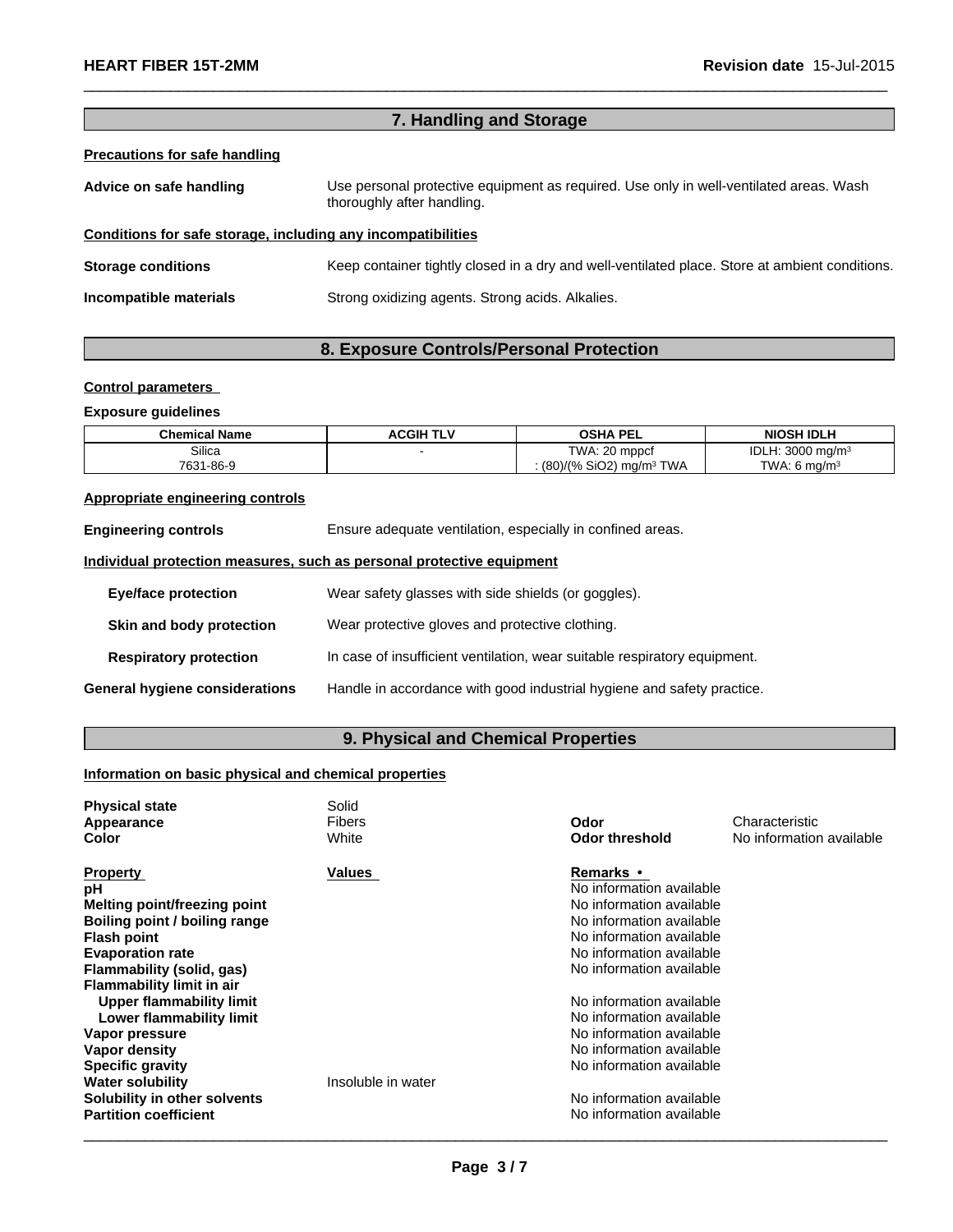**Dynamic viscosity Decomposition temperature Oxidizing properties Autoignition temperature**

**Other Information Softening point<br>Molecular weight** 

**Molecular weight** No information available<br> **VOC content (%)** No information available **VOC content (%)** No information available<br>
Density No information available **Density Density Density No information available Bulk density No information available No information available** 

No information available No information available **Explosive properties** No information available No information available No information available **No information available** 

 $\_$  ,  $\_$  ,  $\_$  ,  $\_$  ,  $\_$  ,  $\_$  ,  $\_$  ,  $\_$  ,  $\_$  ,  $\_$  ,  $\_$  ,  $\_$  ,  $\_$  ,  $\_$  ,  $\_$  ,  $\_$  ,  $\_$  ,  $\_$  ,  $\_$  ,  $\_$  ,  $\_$  ,  $\_$  ,  $\_$  ,  $\_$  ,  $\_$  ,  $\_$  ,  $\_$  ,  $\_$  ,  $\_$  ,  $\_$  ,  $\_$  ,  $\_$  ,  $\_$  ,  $\_$  ,  $\_$  ,  $\_$  ,  $\_$  ,

# **10. Stability and Reactivity**

**Reactivity**  No data available

#### **Chemical stability** Stable under normal conditions.

# **Possibility of hazardous reactions**

None under normal processing.

## **Hazardous polymerization** Hazardous polymerization does not occur.

# **Conditions to avoid**

None known.

#### **Incompatible materials**

Strong oxidizing agents. Strong acids. Alkalies.

#### **Hazardous decomposition products**

Carbon oxides. Ammonia.

## **11. Toxicological Information**

## **Information on likely routes of exposure**

### **Product information**

| <b>Inhalation</b>   | No data available. |
|---------------------|--------------------|
| Eye contact         | No data available. |
| <b>Skin contact</b> | No data available. |
| Ingestion           | No data available. |

#### **Component information**

| <b>Chemical Name</b> | Oral LD50         | <b>Dermal LD50</b>   | <b>Inhalation LC50</b>     |
|----------------------|-------------------|----------------------|----------------------------|
| Silica               | Rat<br>5000 mg/kg | Rabbit<br>2000 mg/kg | Rat)<br>$2.2 \text{ ma/L}$ |
| 7631-86-9            |                   |                      |                            |

#### **Information on toxicological effects**

**Symptoms** No information available.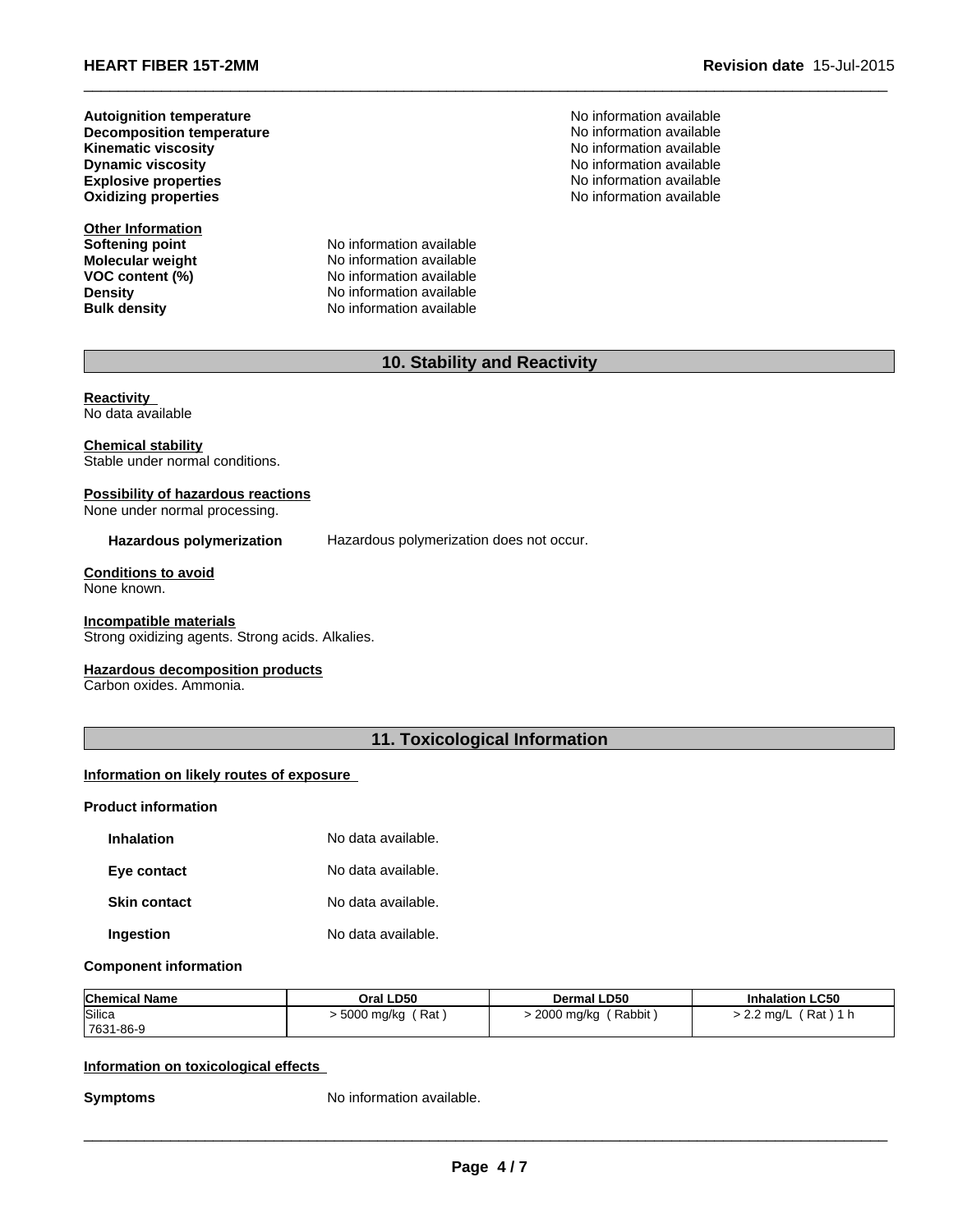## **Delayed and immediate effects as well as chronic effects from short and long-term exposure**

| <b>Skin corrosion/irritation</b>  | No information available.                                                                 |
|-----------------------------------|-------------------------------------------------------------------------------------------|
| Serious eye damage/eye irritation | No information available.                                                                 |
| <b>Irritation</b>                 | No information available.                                                                 |
| <b>Corrosivity</b>                | No information available.                                                                 |
| <b>Sensitization</b>              | No information available.                                                                 |
| <b>Germ cell mutagenicity</b>     | No information available.                                                                 |
| Carcinogenicity                   | This product does not contain any carcinogens or potential carcinogens as listed by OSHA, |
|                                   | IARC or NTP.                                                                              |
| <b>Reproductive toxicity</b>      | No information available.                                                                 |
| <b>STOT - single exposure</b>     | No information available.                                                                 |
| <b>STOT - repeated exposure</b>   | No information available.                                                                 |
| <b>Aspiration hazard</b>          | No information available.                                                                 |

 $\_$  ,  $\_$  ,  $\_$  ,  $\_$  ,  $\_$  ,  $\_$  ,  $\_$  ,  $\_$  ,  $\_$  ,  $\_$  ,  $\_$  ,  $\_$  ,  $\_$  ,  $\_$  ,  $\_$  ,  $\_$  ,  $\_$  ,  $\_$  ,  $\_$  ,  $\_$  ,  $\_$  ,  $\_$  ,  $\_$  ,  $\_$  ,  $\_$  ,  $\_$  ,  $\_$  ,  $\_$  ,  $\_$  ,  $\_$  ,  $\_$  ,  $\_$  ,  $\_$  ,  $\_$  ,  $\_$  ,  $\_$  ,  $\_$  ,

# **12. Ecological Information**

## **Ecotoxicity**

| <b>Chemical Name</b> | Algae/aquatic plants             | Fish                                             | <b>Toxicity to</b><br><b>Microorganisms</b> | Crustacea                                  |
|----------------------|----------------------------------|--------------------------------------------------|---------------------------------------------|--------------------------------------------|
| Silica<br>7631-86-9  | 440: 72 h<br>Pseudokirchneriella | 5000: 96 h Brachydanio rerio<br>mg/L LC50 static |                                             | 7600: 48 h Ceriodaphnia<br>dubia mg/L EC50 |
|                      | subcapitata mg/L EC50            |                                                  |                                             |                                            |

#### **Persistence and degradability**

No information available.

## **Bioaccumulation**

No information available.

**Other adverse effects** No information available

## **13. Disposal Considerations**

### **Waste treatment methods**

| <b>Disposal of wastes</b> | Disposal should be in accordance with applicable regional, national and local laws and<br>regulations. |
|---------------------------|--------------------------------------------------------------------------------------------------------|
| Contaminated packaging    | Disposal should be in accordance with applicable regional, national and local laws and<br>regulations. |

# **14. Transport Information**

| DOT         | Not regulated |
|-------------|---------------|
| ICAO (air)  | Not regulated |
| <b>IATA</b> | Not regulated |
| <b>IMDG</b> | Not regulated |
| RID         | Not regulated |
| ADR         | Not regulated |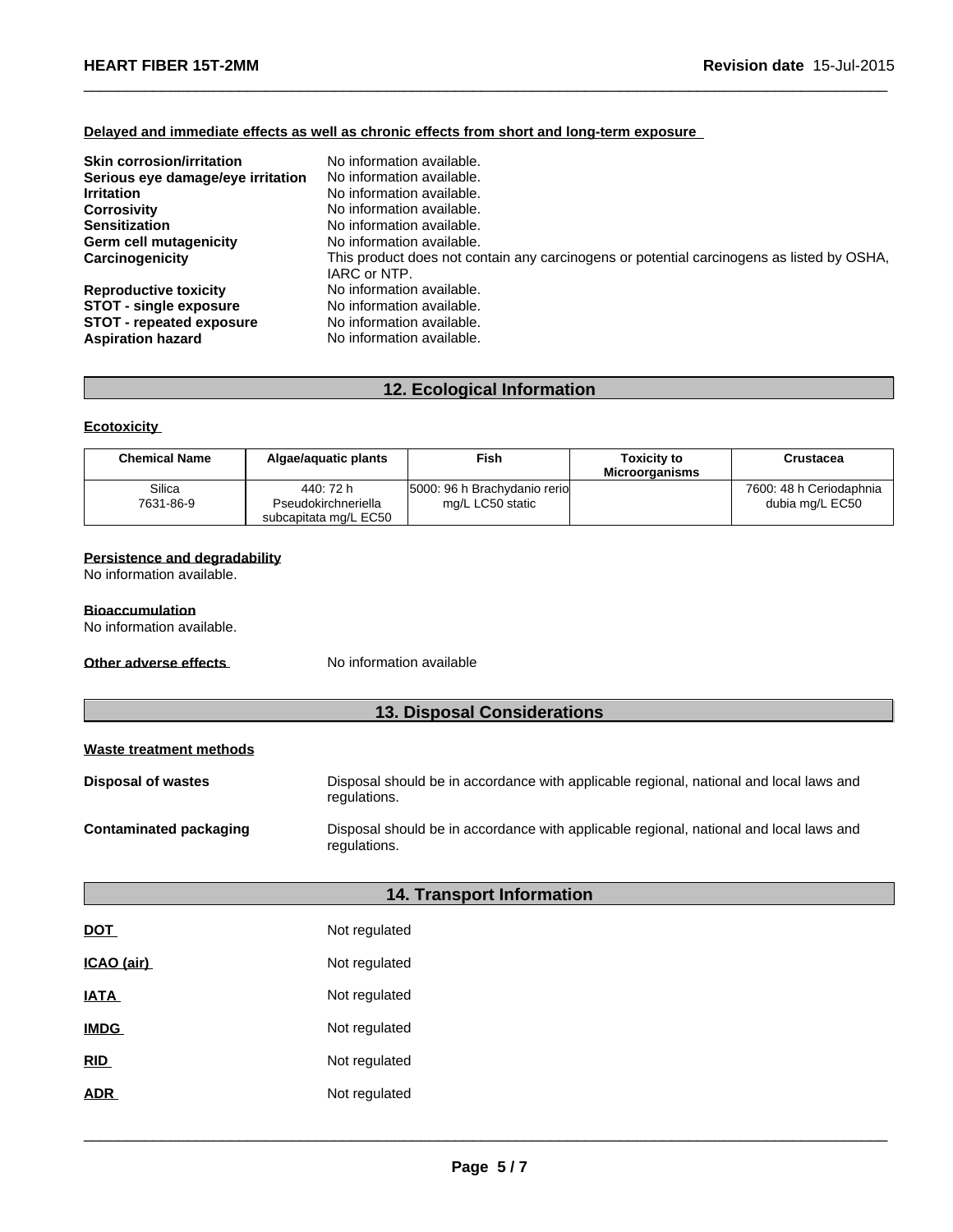# **15. Regulatory information**

 $\_$  ,  $\_$  ,  $\_$  ,  $\_$  ,  $\_$  ,  $\_$  ,  $\_$  ,  $\_$  ,  $\_$  ,  $\_$  ,  $\_$  ,  $\_$  ,  $\_$  ,  $\_$  ,  $\_$  ,  $\_$  ,  $\_$  ,  $\_$  ,  $\_$  ,  $\_$  ,  $\_$  ,  $\_$  ,  $\_$  ,  $\_$  ,  $\_$  ,  $\_$  ,  $\_$  ,  $\_$  ,  $\_$  ,  $\_$  ,  $\_$  ,  $\_$  ,  $\_$  ,  $\_$  ,  $\_$  ,  $\_$  ,  $\_$  ,

| <b>International inventories</b> |          |
|----------------------------------|----------|
| TSCA                             | Complies |
| <b>DSL/NDSL</b>                  | Complies |
| <b>EINECS/ELINCS</b>             | Complies |
| ENCS                             | Complies |
| <b>IECSC</b>                     | Complies |
| KECL                             | Complies |
| PICCS                            | Complies |
| AICS                             | Complies |
|                                  |          |

**Legend:** 

**TSCA** - United States Toxic Substances Control Act Section 8(b) Inventory

**DSL/NDSL** - Canadian Domestic Substances List/Non-Domestic Substances List

**EINECS/ELINCS** - European Inventory of Existing Chemical Substances/European List of Notified Chemical Substances

**ENCS** - Japan Existing and New Chemical Substances

**IECSC** - China Inventory of Existing Chemical Substances

**KECL** - Korean Existing and Evaluated Chemical Substances

**PICCS** - Philippines Inventory of Chemicals and Chemical Substances

**AICS** - Australian Inventory of Chemical Substances

#### **US Federal Regulations**

#### **SARA 313**

Section 313 of Title III of the Superfund Amendments and Reauthorization Act of 1986 (SARA). This product does not contain any chemicals which are subject to the reporting requirements of the Act and Title 40 of the Code of Federal Regulations, Part 372

#### **SARA 311/312 Hazard Categories**

| <b>Acute Health Hazard</b>        | N٥ |  |
|-----------------------------------|----|--|
| <b>Chronic Health Hazard</b>      | N٥ |  |
| <b>Fire Hazard</b>                | N٥ |  |
| Sudden release of pressure hazard | N٥ |  |
| <b>Reactive Hazard</b>            | N٥ |  |

#### **CWA (Clean Water Act)**

This product does not contain any substances regulated as pollutants pursuant to the Clean Water Act (40 CFR 122.21 and 40 CFR 122.42)

#### **CERCLA**

This material, as supplied, does not contain any substances regulated as hazardous substances under the Comprehensive Environmental Response Compensation and Liability Act (CERCLA) (40 CFR 302) or the Superfund Amendments and Reauthorization Act (SARA) (40 CFR 355). There may be specific reporting requirements at the local, regional, or state level pertaining to releases of this material

#### **US State Regulations**

#### **California Proposition 65**

This product does not contain any Proposition 65 chemicals

## **U.S. State Right-to-Know Regulations**

This product does not contain any substances regulated by state right-to-know regulations